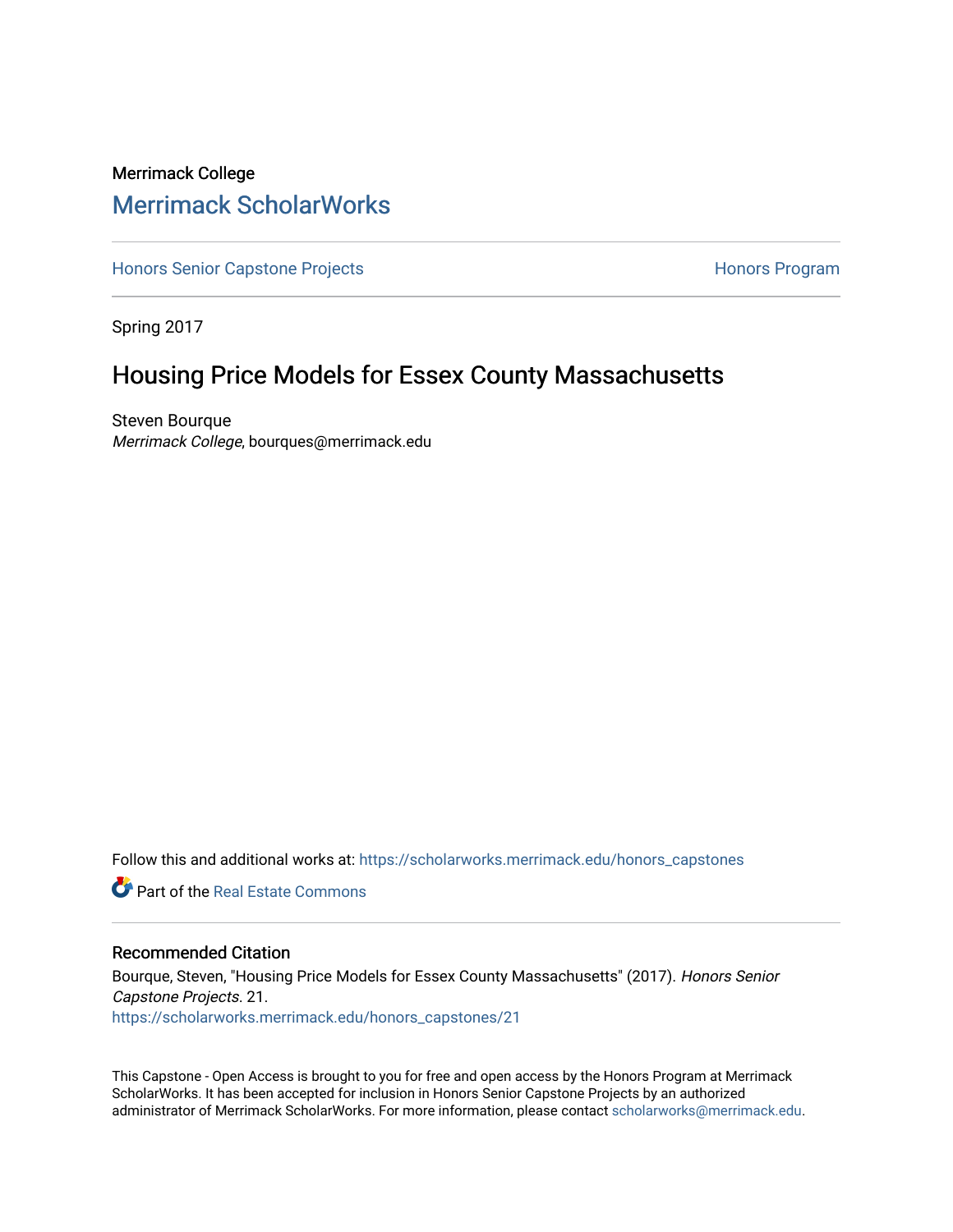Steven Bourque

Merrimack College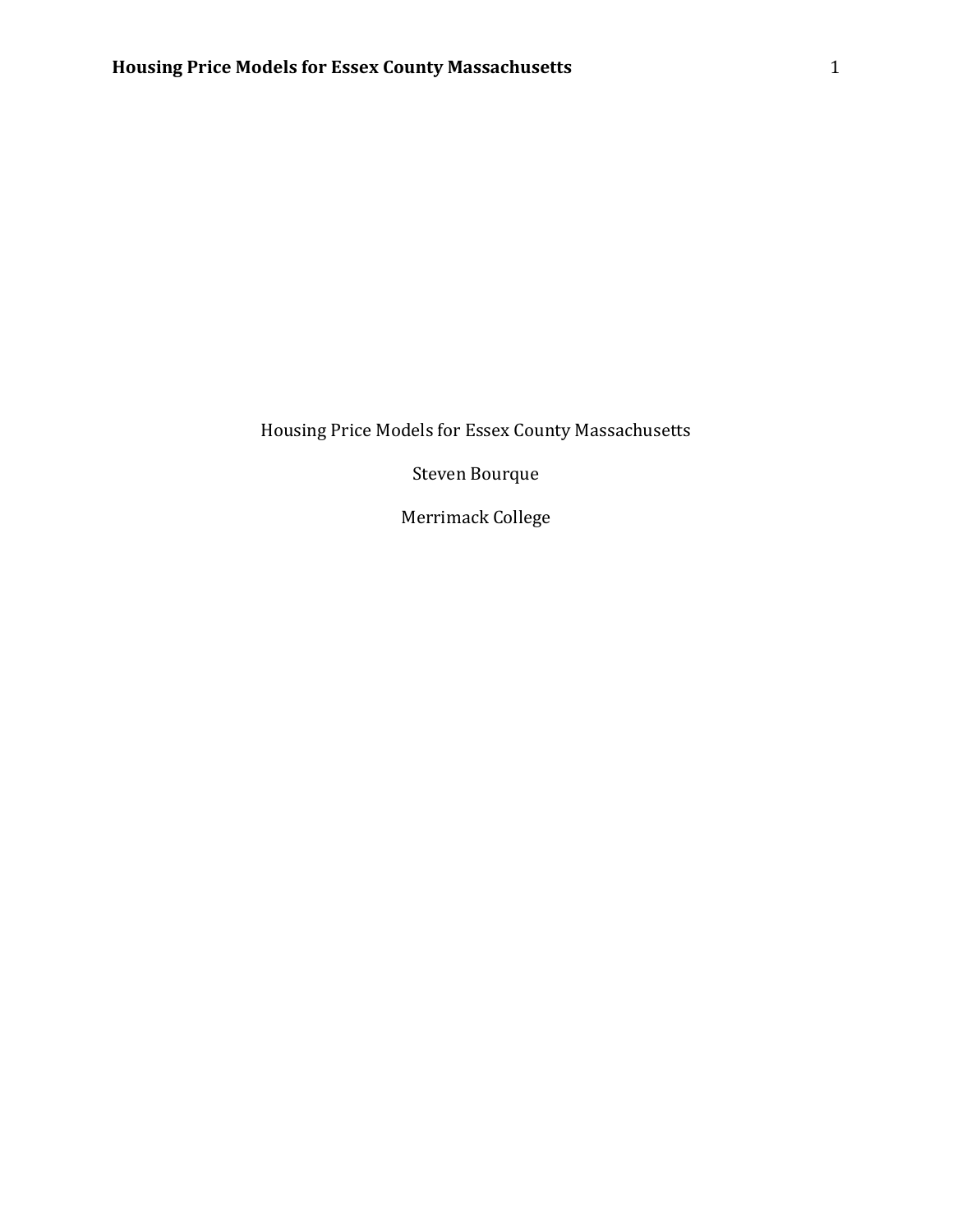## **Abstract**

This paper analyzes indicators of local median housing prices in the Essex County, Massachusetts area. The housing market is a significant sector of the United States economy and therefore it is important to develop models, which can predict and identify movements in their prices. This paper contains an overview of housing price indexes and provides a short overview of previous housing price studies. Two models, based on 2010 to 2015 data, are presented and analyzed. The specification of each model was driven by possible variables that might affect housing price and availability of data. For example a subset of communities, for the second model, were left out due to lack of available data for specific variables. Analysis of the broader sample indicates that median housing prices are positively related to the labor force, educational attainment, median income, travel time to work, the percent of the population female, where, through an interaction variable, travel time dampens the positive effect of the labor force on median housing prices. The second model shows that Math MCAS scores (standardized math test scores for 10th grade students), the over 65 population, the under 18 population, the percent of the population female are all positive indicators of median housing prices. The property crime rate is shown to be a negative indicator.

### **Introduction: Literature Review**

According to Jordan Rappaport (2007), there are three methodologies to develop a housing price index. The first is a basic average of, either the mean or median, of the housing sales in the area for which you are interested. While this is the quickest technique it does not account for the heterogeneity or differences in houses, making it the least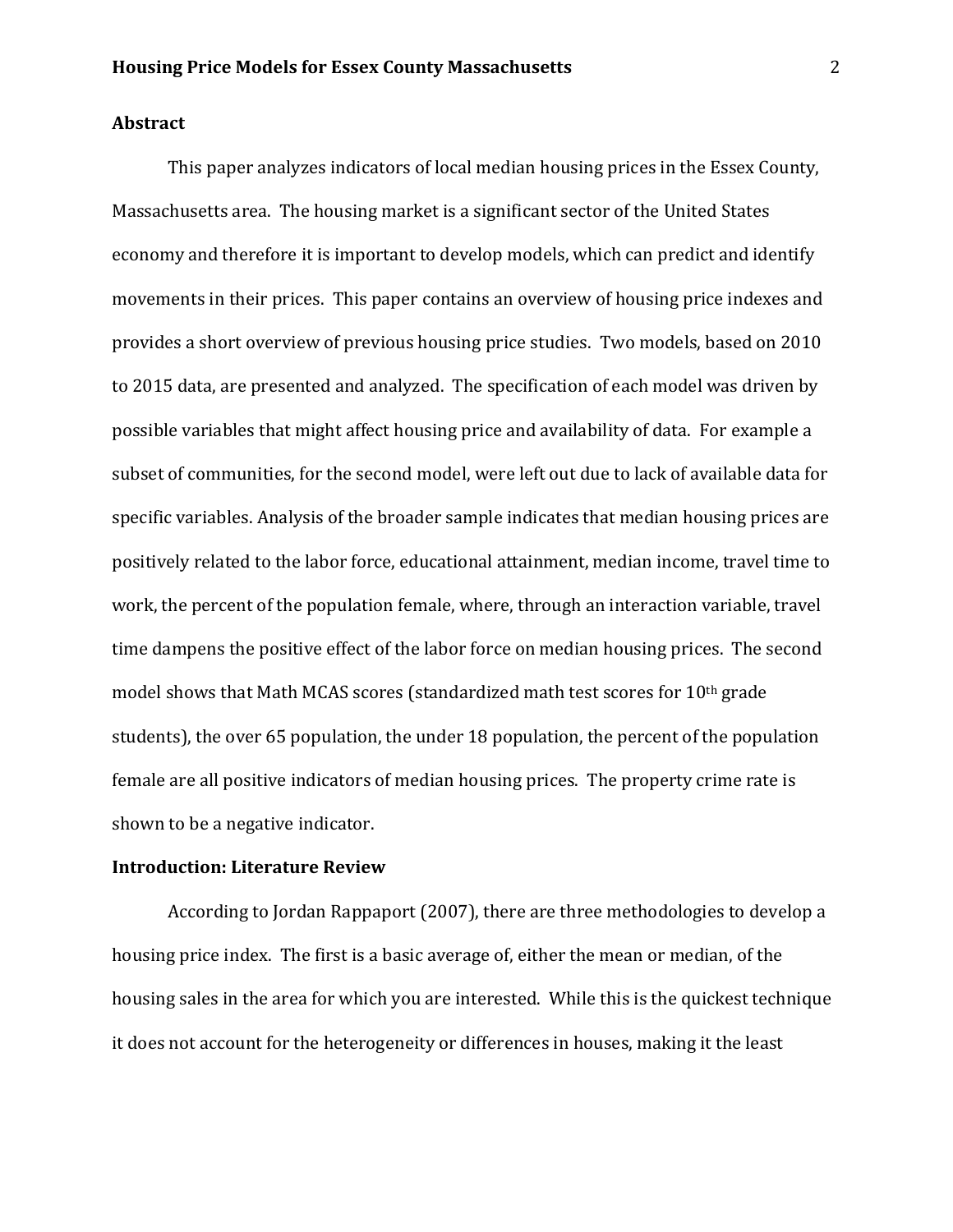accurate of the three. Some difference a house might have to others is where it is located or its features; not all houses are same.

The second model takes into account the fact that houses have different values based on other factors by measuring the repeat sales of the same house (Rappaport, 2007). Two of the most popular housing price indices are the Housing Price Index (HPI) and the S&P/Case-Shiller. The HPI takes data from Fannie Mae and Freddy Mac on repeat sales and transactions of single-family house mortgages from different regions or Metropolitan Statistical Areas (MSAs) to develop a more accurate measure of housing prices based on the area and a houses attributes. The Federal Housing and Finance Agency publishes this index. The S&P/Case-Shiller index is similar to the HPI except for a few differences. The Case-Shiller index does not include refinancing appraisals like the HPI and uses a weighted average, giving more expensive houses greater influence on the index. The data they use comes from county accessory and recorder offices and does not include 13 of the states (Federal Housing Finance Agency, 2016).

The third approach, which is the technique used in this paper, is the hedonic method. This method uses statistical analysis, taking a collection of attributes of the houses' or area's characteristics, and develops an equation to predict the median housing price for the specified region. Like the second approach, the hedonic method is able to take the variation of house features and location into consideration. Although, one problem with this process is you need a lot of data to create the equation and it is often difficult to acquire the necessary information. Only one hedonic index is published regularly, the Census Constant Quality Index, because it is difficult to acquire the data for the whole of the United States housing market. This index uses 12 housing attributes to calculate the mean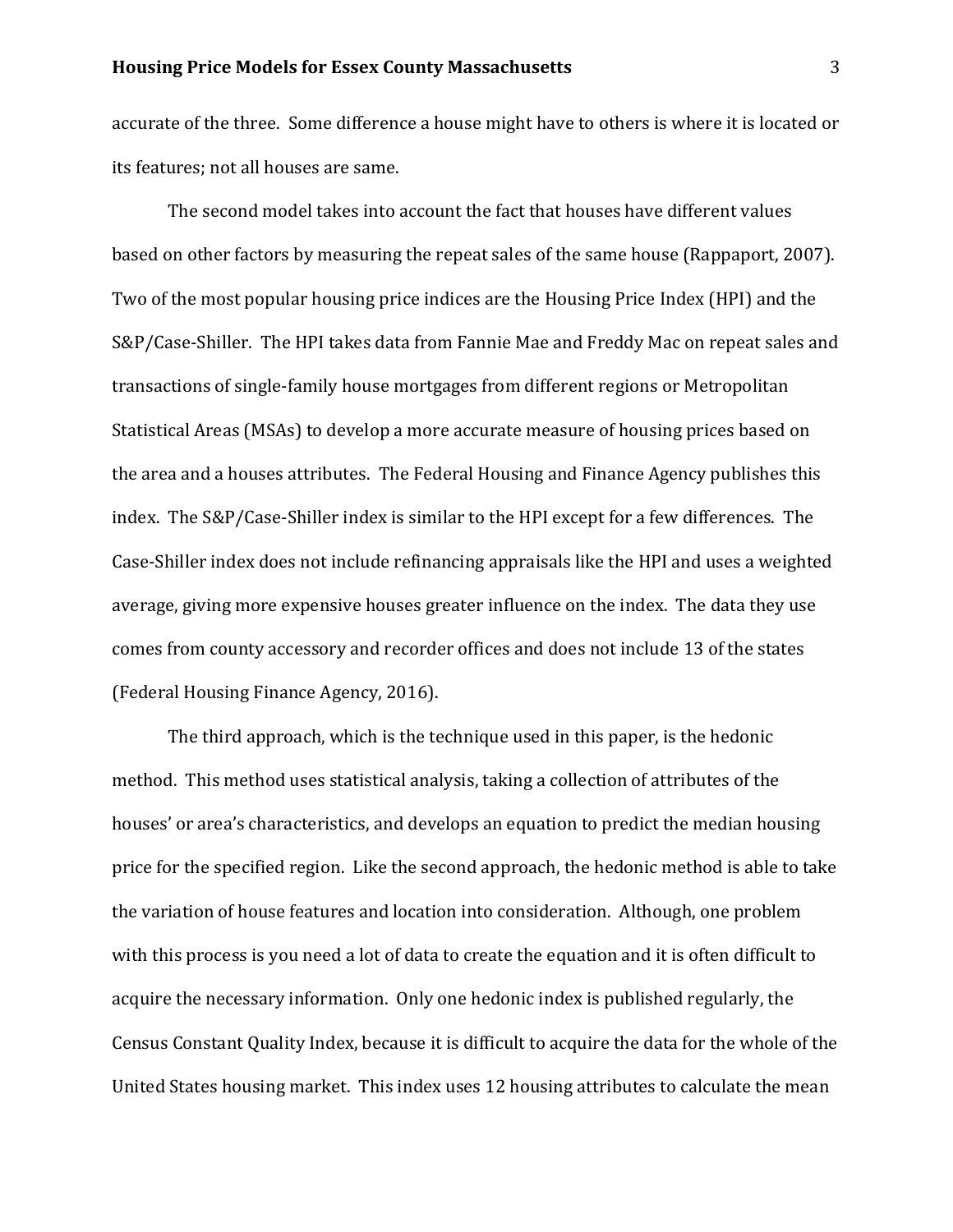value of a fictional house, adjusting for inflation by using the base year of 1996 (Rappaport, 2007).

One study done in 2010 by Wei-Shong Lin, Jen-Chun Tou, Lin Shu-Yi, and Ming Yih Yeh used the hedonic approach, finding a linear model of socioeconomic factors in different regions of the United States. They identified different MSA's, the Northeast, West, Midwest, and South, just as the HPI because different areas may have different factors that affect housing prices. They found population, percent elderly, percent Asian, median housing income, and rent to income ratio have positive correlations with the median housing price. Adversely, mortgages, vacancy rates, violent crime, and foreclosure rates all had a negative correlation to housing prices. Along with these correlations, they found the Northeast MSA had stronger correlations for population, percent elderly, and rent to income ratio than the South. The Northeast had stronger correlations with population, percent elderly, and foreclosure rates than the West. Finally, they had stronger correlations with population and violent crime rates and a weaker correlation with mortgages than the Midwest (Lin, 2014). This study highlights the differences the area being studied can have on the correlation factors of housing prices.

Earlier research done by Kenneth Rosen and Lawrence Katz in 1979 looked at housing price data of a much smaller region of 63 San Francisco, California suburban communities. The main focus of the study was to find the effects community growth control had on housing prices. They, using the hedonic model, found it had a positive correlation to housing prices in this area. Some of the variables they used to develop their model were number of baths in the house, property area in square mile, and commute time to downtown San Francisco. In their paper, they found there was a negative correlation of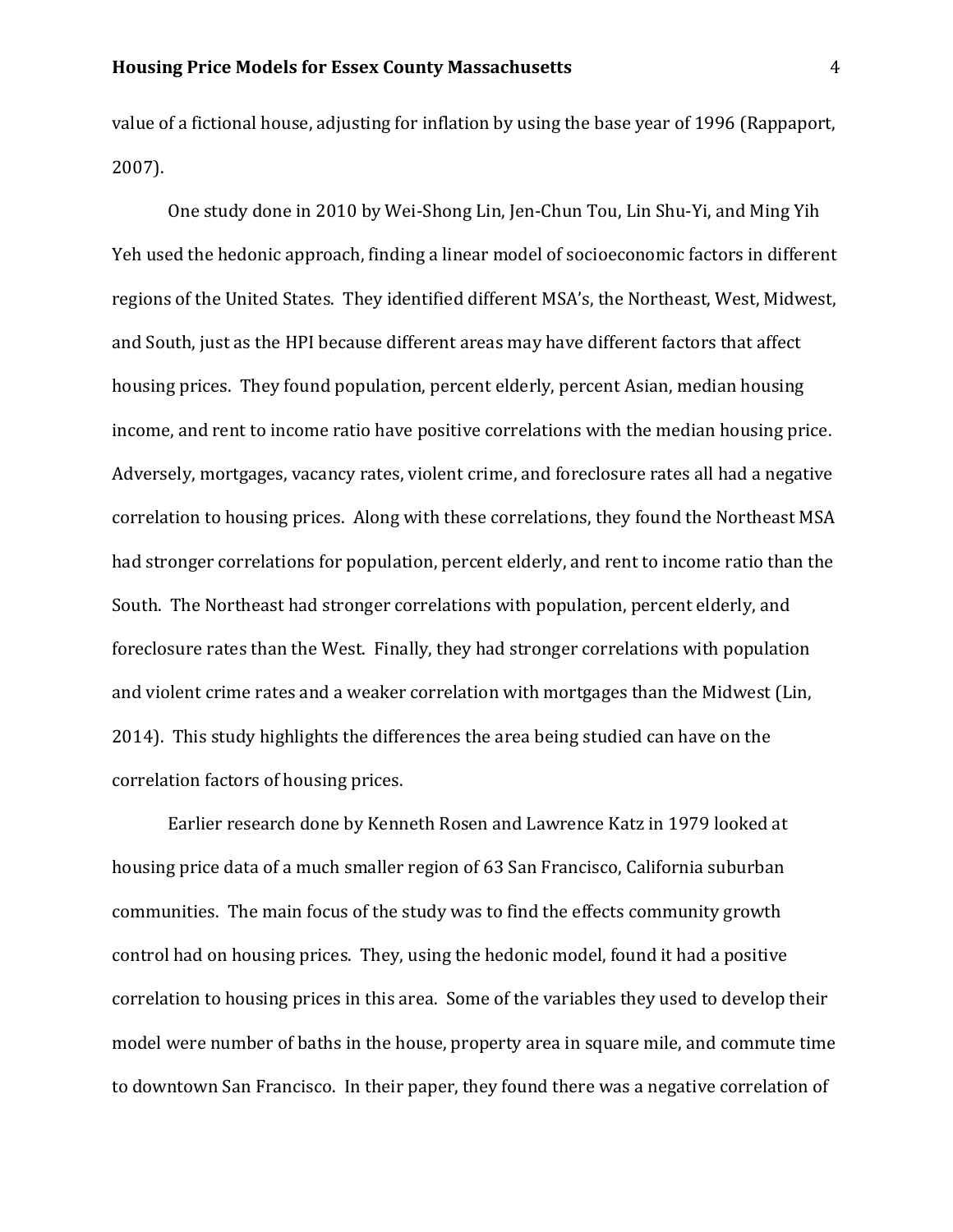travel time to housing prices (Katz, 1987). Looking at the two hedonic studies, the former probably does a better job of generalizing what affects housing prices overall in larger regions while the latter is very specific to the San Francisco area. Because the study covers a small area it may show some general factors that affect housing prices everywhere but it could also have correlations specific to the region.

## **Data Summary and Analyses**

In my study, I collected data on Essex County, Massachusetts's cities and towns. The data used is from 2010 to 2015, assuming the data did not change drastically in the five years. Using the program Stata, I came up with two statistically significant hedonic equations that can be used to predict housing prices in the Essex county area. The cities and towns data used in the first model were Amesbury, Andover, Beverly, Boxford, Groveland, Danvers, Georgetown, Gloucester, Hamilton, Haverhill, Ipswich, Lawrence, Lynn, Lynnfield, Manchester, Marblehead, Merrimac, Methuen, Middleton, Newbury, North Andover, Peabody, Rockport, Rowley, Salem, Salisbury, Saugus, Swampscott, Topsfield, and Wenham. The second model, since some towns did not have crime or MCAS score data, excludes Merrimac, Middleton, Newbury, Rowley, Salisbury, and Topsfield.

The process of choosing these variables was mostly trial and error from the data set collected, but to begin I looked at scatter plots of the variables to see which ones might have a correlation to the median housing price. The scatter plots for this model can be found under graph 1 in the appendix. Looking at the scatter plots also helped to see the regression model might be a mixed log-linear because some of the correlations between medhouseprice and the variables looked closer to a logarithmic relationship than a linear. The log-linear model did have a higher R-squared value and therefore was selected.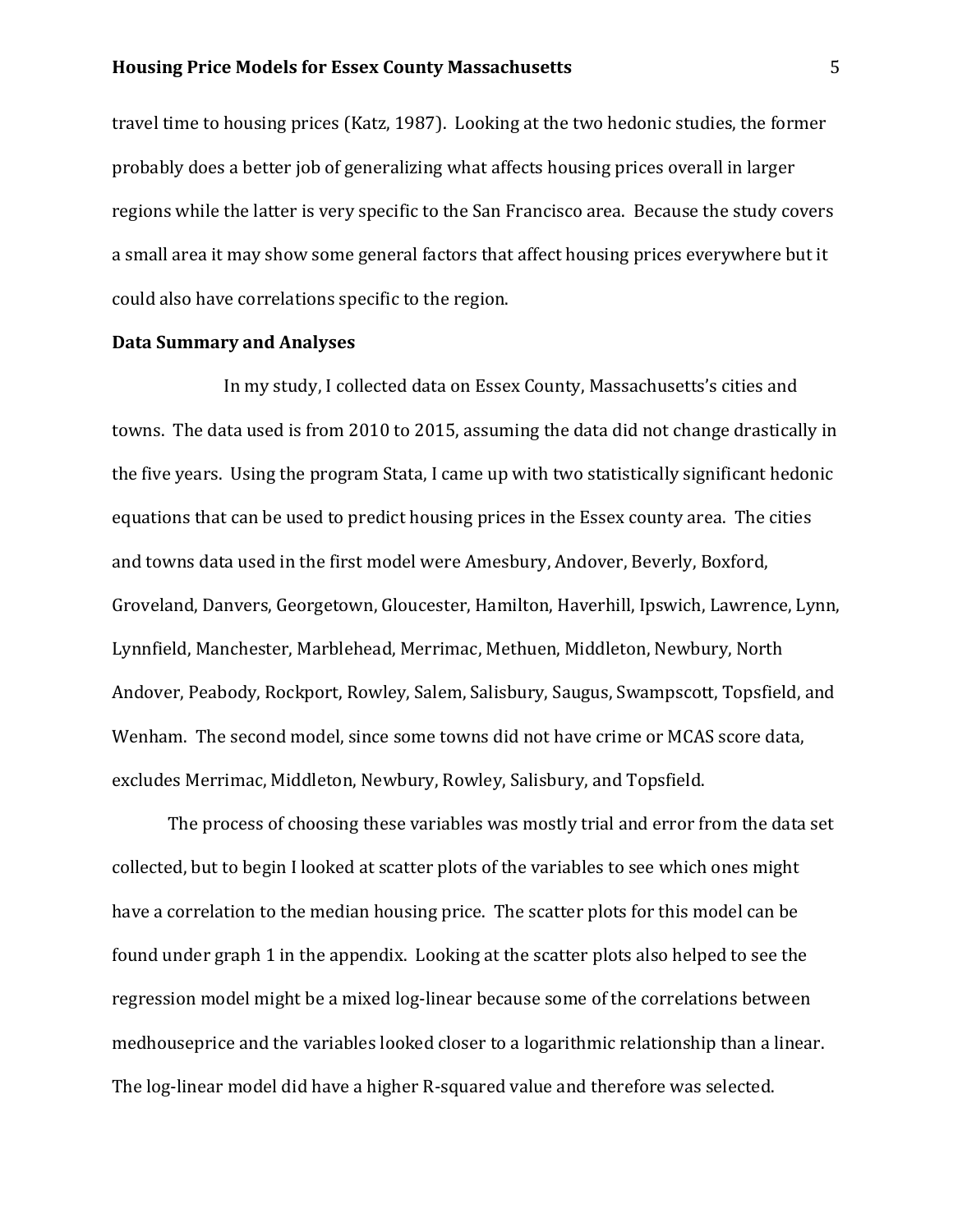The first model is a log-linear mixed regression equation. The dependent variable, median housing price, is measured as a natural log. With the dependent variable thus specified, the estimated coefficients reflect percent changes. The indicator variables are specified in Table 1 below.

## **Table 1: Equation 1 Variables and Description**

| Variable Name    | Description                                                      |
|------------------|------------------------------------------------------------------|
|                  |                                                                  |
| Medhouseprice    | The median housing price in the city or town                     |
| Labforce         | Percent of the population in the labor force                     |
| <b>Bsdegree</b>  | Percent of the population with a bachelors degree or higher      |
| Medinc           | The median income for the area                                   |
| Travtime         | The mean travel time to work of people over the age of sixteen   |
| Perfemale        | Percent of the population that is female                         |
| Labforcetravtime | An interactive variable between travtime and labforce, where the |
|                  | mean travel time to work has an effect on the percent of the     |
|                  | population in the labor force                                    |

The summary of the variable statistics and the regression for equation one can be found in

table 2 and table 3.

| Variable     | Obs | Mean     | Std. Dev. | Min    | Max    |
|--------------|-----|----------|-----------|--------|--------|
| medhousprice | 30  | 407746.7 | 117249.7  | 211900 | 738300 |
| labforce     | 30  | .6806333 | .0362876  | .571   | .759   |
| bsdegree     | 30  | .4489667 | .1565359  | .119   | .705   |
| medinc       | 30  | 86351.2  | 23647.04  | 34496  | 127813 |
| travtime     | 30  | 29.86    | 3.148026  | 22.7   | 35.6   |
| perfemale    | 30  | .5183333 | .0177925  | . 44   | .547   |

# **Table 2: Summary Statistics for Equation 1 (Source: census.gov/quickfacts)**

# **Table 3: Regression Equation Statistics for Equation 1 (Source: census.gov/quickfacts)**

| Source | -SS                  | df | МS                     | Number of $obs =$ |         | 30         |
|--------|----------------------|----|------------------------|-------------------|---------|------------|
|        |                      |    |                        | F(6, 23)          | $=$ $-$ | 29.39      |
|        | Model   2.08256491   |    | 6.347094152            | Prob > F          |         | $= 0.0000$ |
|        | Residual   .27164288 |    | 23 .01181056 R-squared |                   |         | $= 0.8846$ |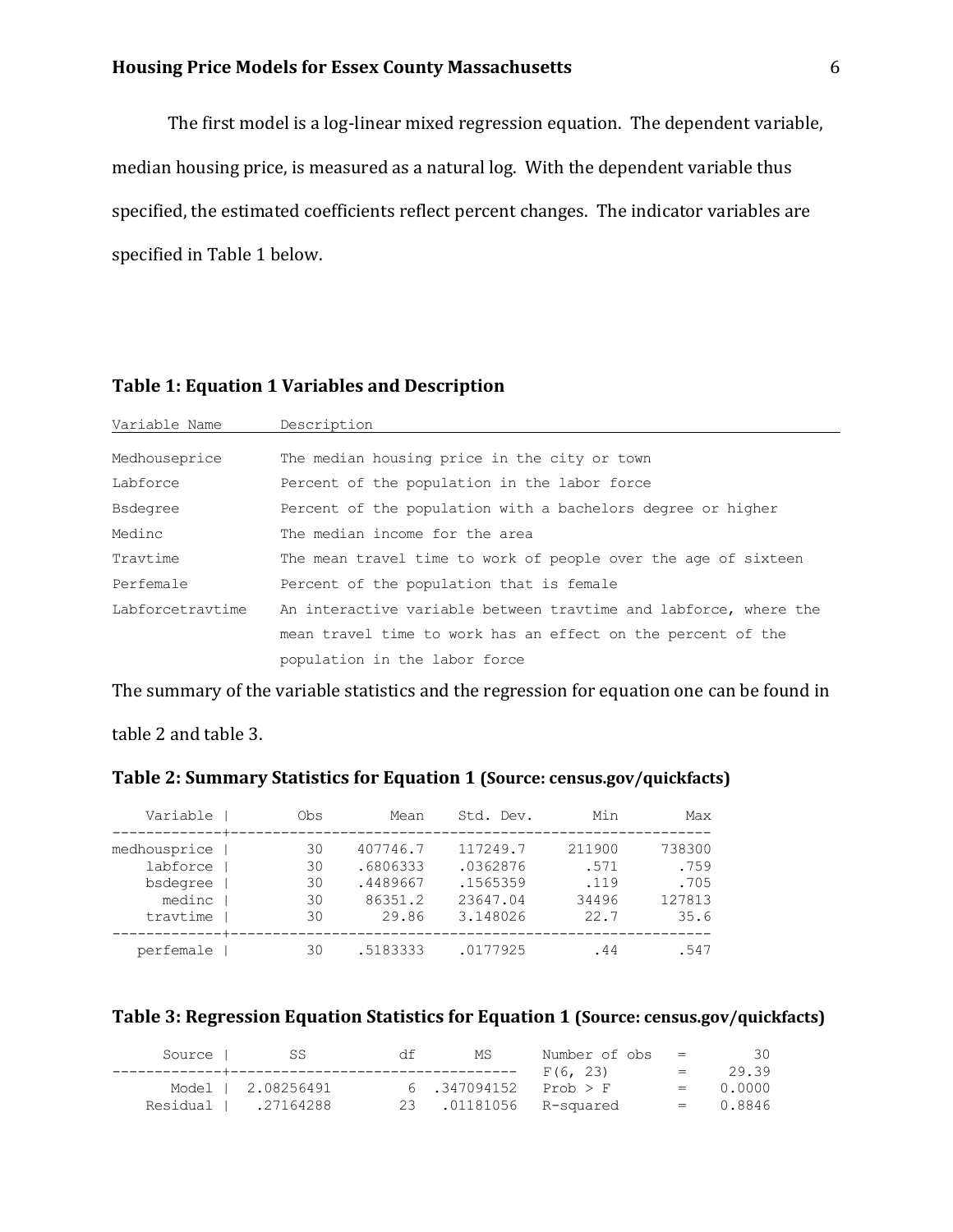| lnmedhouseprice<br>Coef.<br>Std. Err.<br>$P>$  t <br>t<br>12.01975<br>6.137897<br>1.96<br>0.062<br>labforce<br>.2912421<br>.4239429<br>1.46<br>0.159<br>bsdegree<br>3.82<br>0.001<br>medinc<br>$7.40e - 06$<br>1.94e-06<br>.1378503<br>0.019<br>travtime<br>.3462045<br>2.51<br>1.568803 | 2.35420779<br>Total   | .081179579<br>29 | Root MSE                                                          | .10868<br>$=$                                                                                                               |
|------------------------------------------------------------------------------------------------------------------------------------------------------------------------------------------------------------------------------------------------------------------------------------------|-----------------------|------------------|-------------------------------------------------------------------|-----------------------------------------------------------------------------------------------------------------------------|
|                                                                                                                                                                                                                                                                                          |                       |                  |                                                                   | [95% Conf. Interval]                                                                                                        |
| $-.4825255$<br>.2058786<br>0.028<br>labforcetravtime<br>$-2.34$<br>1.445038<br>4.244045<br>0.34<br>0.737<br>cons                                                                                                                                                                         | 3.679702<br>perfemale | 2.35             | $-.6774587$<br>$-.1785374$<br>0.028<br>$-.9084179$<br>$-7.334438$ | 24.71695<br>1.026423<br>$3.40e - 06$<br>.0000114<br>.6313696<br>.0610395<br>6.925017<br>.4343859<br>$-.0566331$<br>10.22452 |

All of the variables were statistically significant except for the constant. The R-squared value for the model is .8846, meaning 88.46% of the time a movement in the median housing price can be attributed to these variables.

As shown in the equation labforce has a positive correlation with housing price. Originally labforce had a negative correlation. Since this was not expected it was possible there was missing variable bias. The missing variable bias was confirmed by a Ramsey-Reset test, and the equation was re-estimated with various nonlinear and interaction variables. The missing variable bias seemed to be resolved by the inclusion of the interaction variable labforcetravtime (where travel time dampened the effect of the labor force on median housing prices).

## **Table 4: Ramsey Test Results for Equation 1**

```
Ramsey RESET test using powers of the fitted values of lnmedhouseprice
      Ho: model has no omitted variables
F(3, 20) = 0.26Prob > F = 0.8535
```
There was also concern that the medhousprice was a determinant of medinc rather than the other way around. To test for this issue, medinc was made into the dependent variable and medhouse price was placed on the right-hand side of the equation, resulting in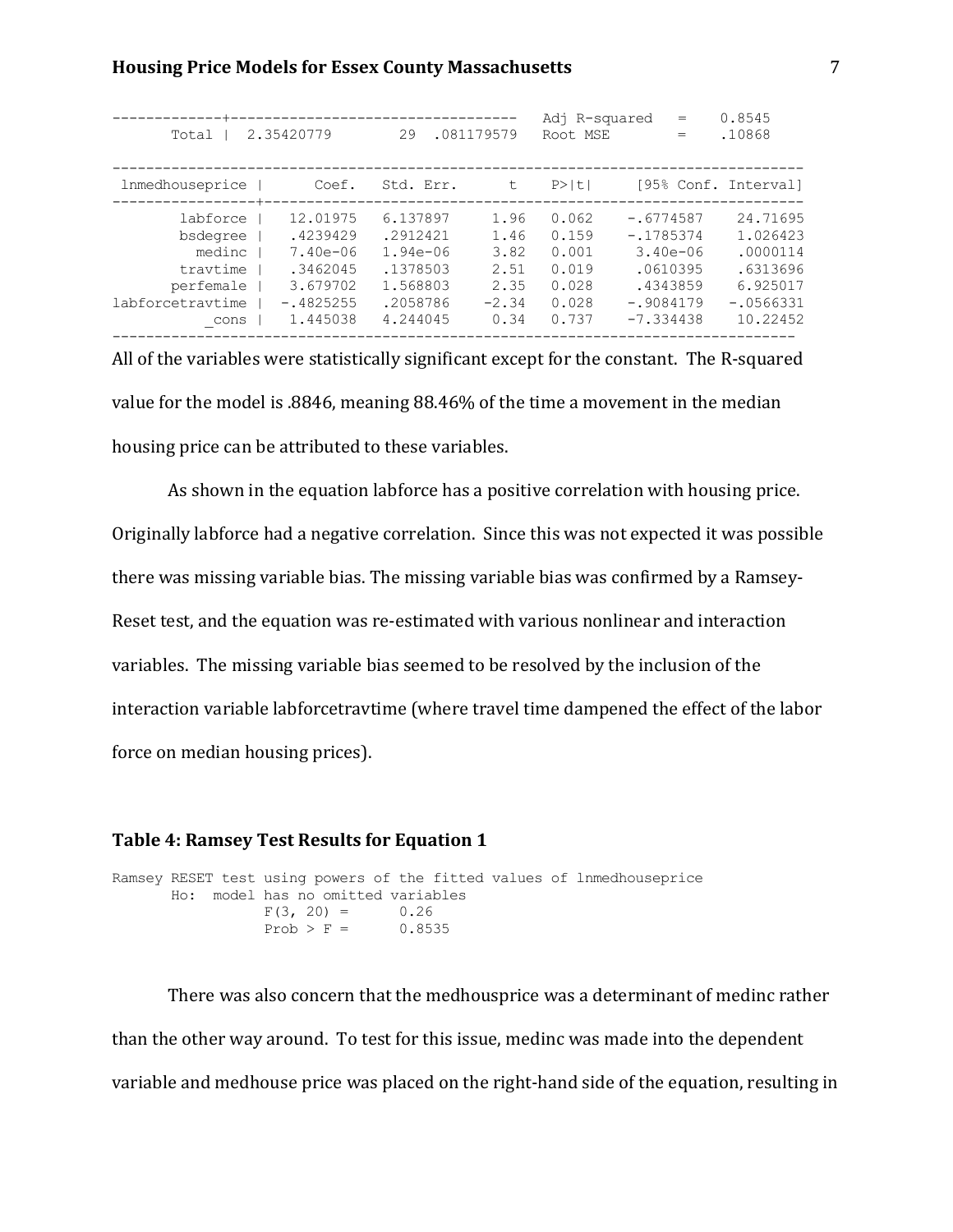a lower R-squared and giving confidence medinc is a determinant of medhouse price (This test is available upon request). One final test, shown in table 5 was run to ensure the error terms have a constant variance.

### **Table 5: Breusch-Pagan / Cook-Weisberg Test Results for Equation 1**

```
Breusch-Pagan / Cook-Weisberg test for heteroskedasticity 
        Ho: Constant variance
        Variables: fitted values of lnmedhouseprice
F(1, 28) = 0.00Prob > F = 0.9456
```
This test confirms model 1 is homoscedastic and has constant error terms.

The variables labforce, bsdegree, and medinc all have a positive correlation to housing price as might be expected. A greater percent of people with a bachelor's degree, a greater percent in the labor force, and greater median incomes in an area would all likely result in the people of that area having greater wealth, causing them to contribute to the betterment of their community and having more money to make home improvements resulting in higher median housing prices. Perfemale also had a positive correlation. A paper written by Katrin Elborgh-Woytek (2009/2013) gives two statistics about women: they tend to spend more money on their children's education than men and they spend about twice the amount of time as men on household work. This can explain why the percent of the population that is female has a positive effect on housing prices. Spending more time on the upkeep of a house will help maintain the value of the housing and caring about there child's education will cause them to search for neighborhoods near better schools. Travtime is one of the more interesting variables; it has a positive correlation to housing price. In Lawrence Katz and Kenneth Rosen's (1987) study they found travel time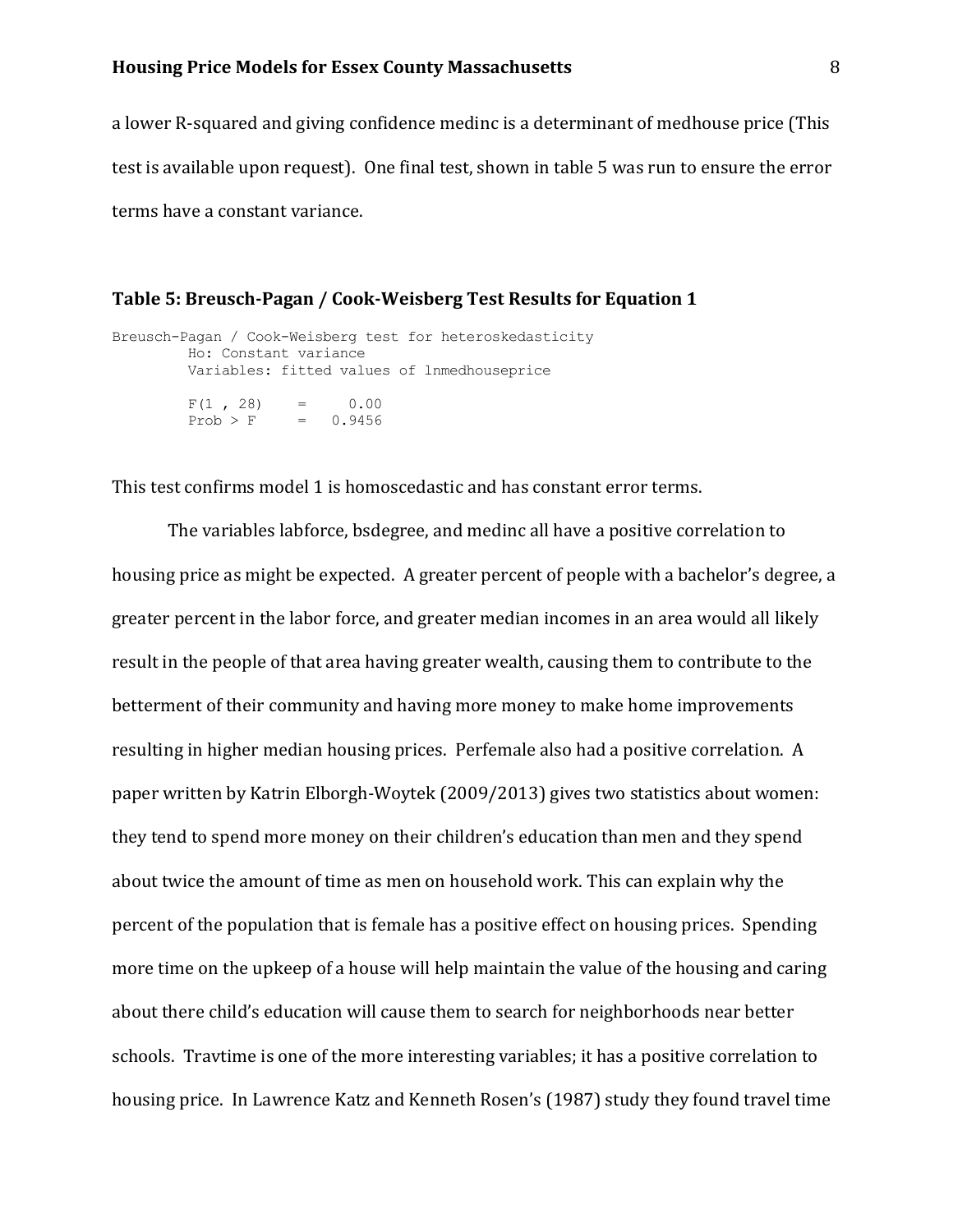in the San Francisco area to have a negative correlation to housing prices. This is one of the variables that is likely to vary widely with the region of study and could not be generically used for the whole country. As for Essex County, most of the high paying jobs are in Boston but a lot of the higher valued, less populated cities and towns are located further away from Boston, which would result in longer commuting times. As a result, the longer you have to commute to work in Essex County, the greater the median housing price in your area, in general. While it makes perfect scene for the percent in the labor force to have a positive effect on housing prices, it is not as clear why the coefficient for labforcetravtime is negative. The negative correlation of this variable essentially means as the commuting time increases it dampens the effect the labor force has on the median house price. One possible explanation for this outcome is an increase in travel time reduces the benefits of living in the suburbs while working in urban areas.

Since the variable labforcetravtime resulted in a negative coefficient and travtime dampens the effect the labor force has on median housing price it is possible to find the travel time and percent in the labor force that is related to maximum housing price in the Essex County area. To find the percent in the labor force that generates maximum median housing prices, hold all of the variables constant except for labforce and travtime. Then by taking the partial derivative of the equation with respect to travtime and setting it equal to zero you obtain the equation:

$$
0=.346-.483(labforce) \rightarrow labforce=.71
$$

The result of labforce equaling .71 means most likely the percent in the labor force that will have the maximum effect on housing prices is 71%, which is slightly over the mean of the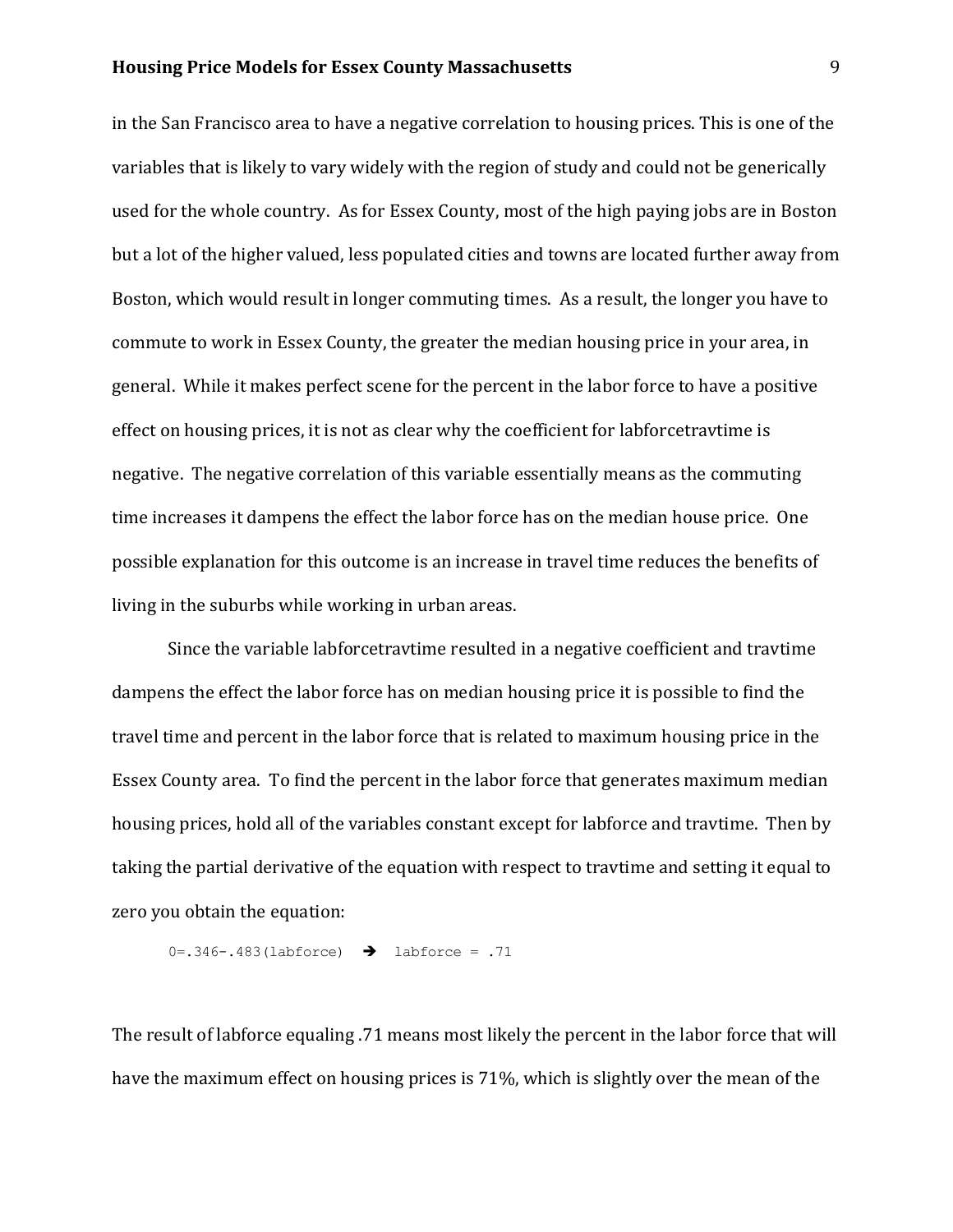area. This has implications for the government where if they want to raise the median housing price they could target a 71% labor force participation rate. Likewise to find the optimal travel time to work you would hold all the variables constant except for labforce and travtime and take the partial derivative with respect to labforce and setting that equal to zero, resulting in the equation:

```
0=12.020 - .483(travtime) \rightarrow travtime = 25.26
```
Therefore the optimal travel time for maximizing median housing price in the Essex County area is 25.26 minutes. While this has less implication for the government because you cannot alter the travel time to work drastically, it can help to show you where to invest in housing based on how far away the city is from Boston in the area.

The second model is also a log-linear mixed model using five variables as determinants of median housing price. The five variables and the descriptions can be found in table 6:

# **Table 6: Equation 2 Variables and Description**

| Variable Name | Description                                             |
|---------------|---------------------------------------------------------|
| Medhouseprice | The median housing price in the city or town            |
| Mcasmath      | Average math scores on the MCAS test                    |
| Ov65          | Percent of the population over the age of 65 years old  |
| Un18          | Percent of the population under the age of 18 years old |
| Proporime     | Number of property crimes per 1000 people               |

The summary of these variables' statistics and the regression for equation 2 can be found in

table 7 and table 8:

## **Table 7: Summary Statistics for Equation 2 (Sources: Census.gov/quickfacts,**

**Metrowestdailynews.com/article, and profiles.doe.mass.edu/state\_report/sat\_perf.aspx)**

Variable | Obs Mean Std. Dev. Min Max -------------+---------------------------------------------------------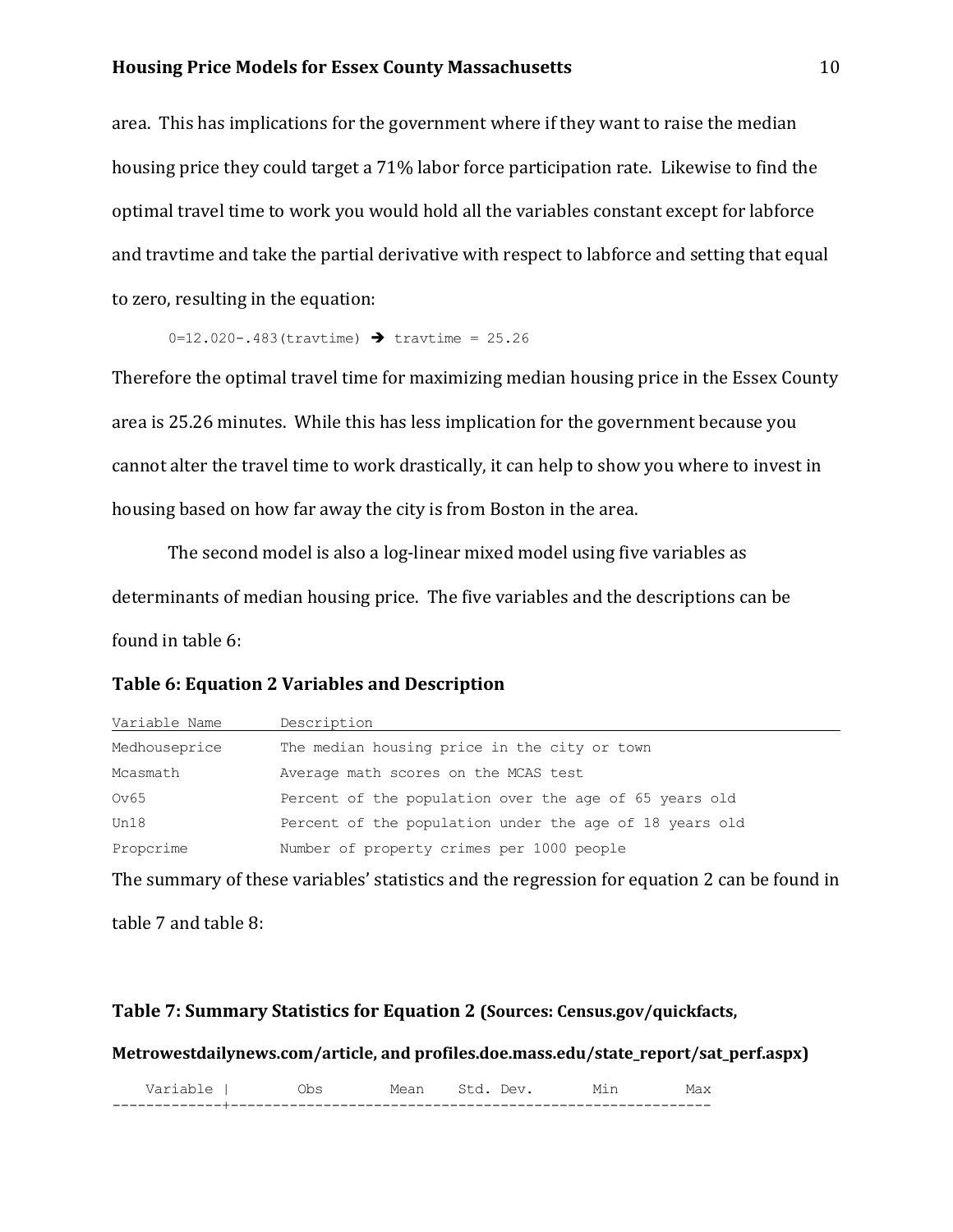| $ov65$    | 30. | .1496333 | .0321135 | .086 | .231  |
|-----------|-----|----------|----------|------|-------|
| un18      | 30  | .2308667 | .0323288 | .172 | .29   |
| perfemale | 30. | .5183333 | .0177925 | .44  | .547  |
| proporime | 29  | 13.60621 | 9.086079 | 1.12 | 29.21 |
| mcasmath  | フフ  | 522.4545 | 41.19261 | 411  | 601   |

## **Table 8: Regression Equation Statistics for Equation 2 (Sources: Census.gov/quickfacts,**

### **Metrowestdailynews.com/article, and profiles.doe.mass.edu/state\_report/sat\_perf.aspx)**

| Source                                                     | SS                                                                    | df                                                                   | MS                                              | Number of obs                                          |                                                                            | $=$                      | 22                                                                      |
|------------------------------------------------------------|-----------------------------------------------------------------------|----------------------------------------------------------------------|-------------------------------------------------|--------------------------------------------------------|----------------------------------------------------------------------------|--------------------------|-------------------------------------------------------------------------|
| Model<br>Residual                                          | 1.82232015<br>.140599968                                              | 16                                                                   | 5.36446403<br>.008787498                        | F(5, 16)<br>$Prob$ > $F$<br>R-squared<br>Adj R-squared |                                                                            | $=$<br>$=$<br>$=$<br>$=$ | 41.48<br>0.0000<br>0.9284<br>0.9060                                     |
| Total                                                      | 1.96292012                                                            | 21                                                                   | .093472386                                      | Root MSE                                               |                                                                            | $=$                      | .09374                                                                  |
| lnmedhouse~e                                               | Coef.                                                                 | Std. Err.                                                            | t.                                              | $P>$  t                                                |                                                                            |                          | [95% Conf. Interval]                                                    |
| mcasmath<br>ov65<br>un18<br>perfemale<br>propcrime<br>cons | .004455<br>2.47914<br>2.958898<br>4.567082<br>$-.0081942$<br>7.220472 | .0007848<br>.8205502<br>.9507004<br>2.674197<br>.0033715<br>1.521976 | 5.68<br>3.02<br>3.11<br>1.71<br>$-2.43$<br>4.74 | 0.000<br>0.008<br>0.007<br>0.107<br>0.027<br>0.000     | .0027913<br>.7396512<br>.9435028<br>$-1.101961$<br>$-.0153415$<br>3.994028 |                          | .0061186<br>4.218629<br>4.974292<br>10.23613<br>$-.0010469$<br>10.44692 |

The same method was used in determining these variables as was used for model 1, using logic, scatter plots, and trial and error to find a statistically significant equation with no missing variables. The graph of the scatter plots can be found in the appendix under graph 2.

All of the variables in this model are statistically significant, including the constant. It has an R-squared value of .9284, meaning 92.84% of the time a movement in median housing price can be attributed to a change in these variables. Once again, the Ramsey-Rest test for missing variables was used and concluded there are likely no missing variables. This test can be found in table 9:

#### **Table 9: Ramsey Test Results for Equation 2**

```
Ramsey RESET test using powers of the fitted values of lnmedhouseprice
       Ho: model has no omitted variables
               F(3, 13) = 0.77Prob > F = 0.5287
```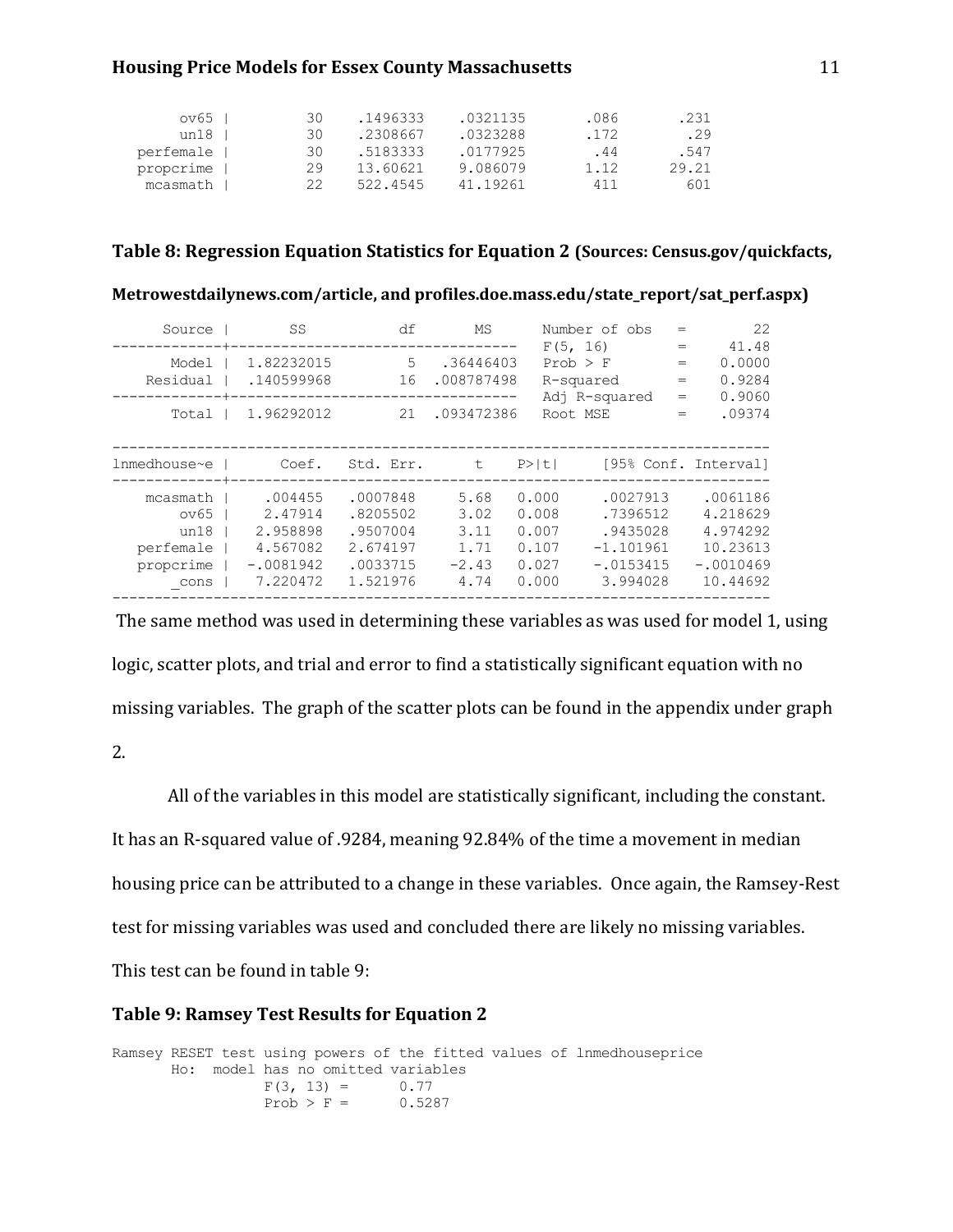Once again, this model needed to be tested for heteroskedasticity and the same test was used. The test results confirmed that model 2 is homoscedastic and can be seen in table 10:

## **Table 10: Breusch-Pagan / Cook-Weisberg Test Results for Equation 2**

```
Breusch-Pagan / Cook-Weisberg test for heteroskedasticity 
        Ho: Constant variance
        Variables: fitted values of lnmedhouseprice
F(1, 20) = 1.63Prob > F = 0.2160
```
All of the variables in the second model are positively correlated, except for propcrime. Logically, it makes sense for property crime rates to negatively affect housing prices because people want to live in safer neighborhoods. Prior to using property crime, I tested the model with violent crimes per 1000 people and resulted in a lower R-squared value, showing property crime had more of an effect on housing prices than the violent crime. Mcasmath had a positive correlation to housing prices most likely because people want to live in areas with high performing schools. Out of the MCAS reading, writing, and math scores the math scores had the strongest correlation to housing prices. The higher the percent of the population that is over 65 results in higher median housing price probably because people over 65 have been able to accumulate wealth over their lifetime and have invested some in improving their houses and moving to higher quality areas. As for the percent of the population under 18 having a positive correlation could be due to the family atmosphere of the city or town. If there is a high number of under 18-year-olds that means there are probably more families and the demand for housing in a nice family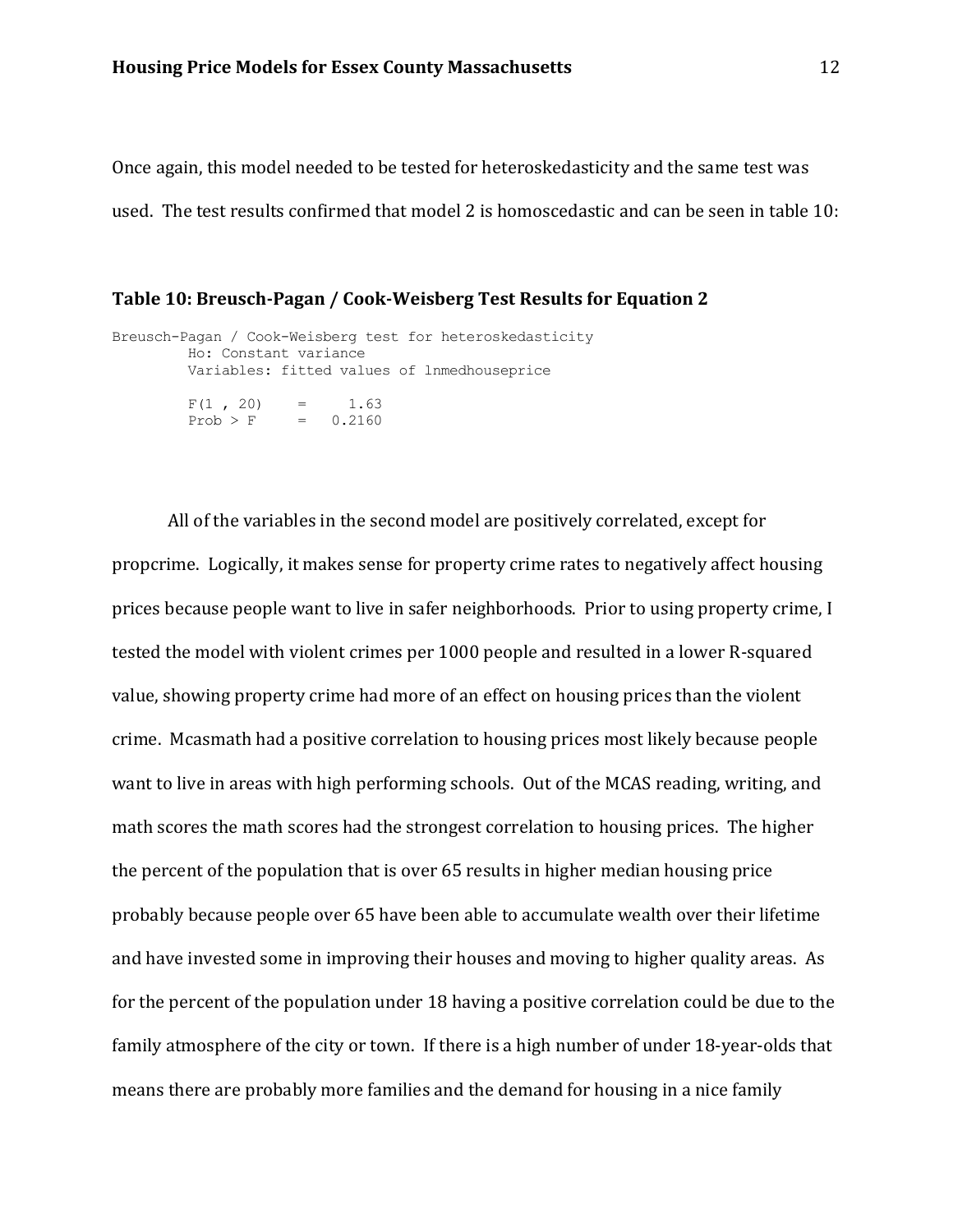friendly town or city could drive up housing demand and therefore housing prices. Finally, perfemale's positive correlation was already discussed earlier in the paper.

While both model 1 and model 2 are statistically significant, they both have their pros and cons. Model 1 has more sample points, using 30 cities and towns in Essex County, which gives more confidence that the regression is accurate because of the increased number of points. Model 2 only has 22 observations but does have a higher R-squared value. Model 2 could also be considered parsimonious, meaning it forms a similar assumption using fewer variables. Model 6 uses six variables and a constant while model 2 uses 5 variables and a constant. Also one of the former's six variables is an interactive variable, which makes it a little more complex. The only similar variable between the two models is the percent of the population that is female. It is impossible to say which model is a better predictor of median housing prices in Essex county because of the difference in the number of observations but they are both considered statistically significant models.

I was satisfied with the data I was able to collect for this study but if perfect conditions were met there would have been a few changes. First, it would have been better to compile all of the data points from all 33 cities in Essex County but that was not possible. Three of the towns did not have any data in the census, presumably because they are too small. Also, eight of the towns did not have posted MCAS scores and one town did not have 2014 crime data. Second, the tests would have benefitted from having all of the data from a single year but it was difficult to find this data for the same year, considering most of the census data was presented in averages and other data was not freely accessible. Lastly, I would have like to include more variables if I was able to find data for them on the city and town level. Some of the variables would have been: environmental measures(e.g. air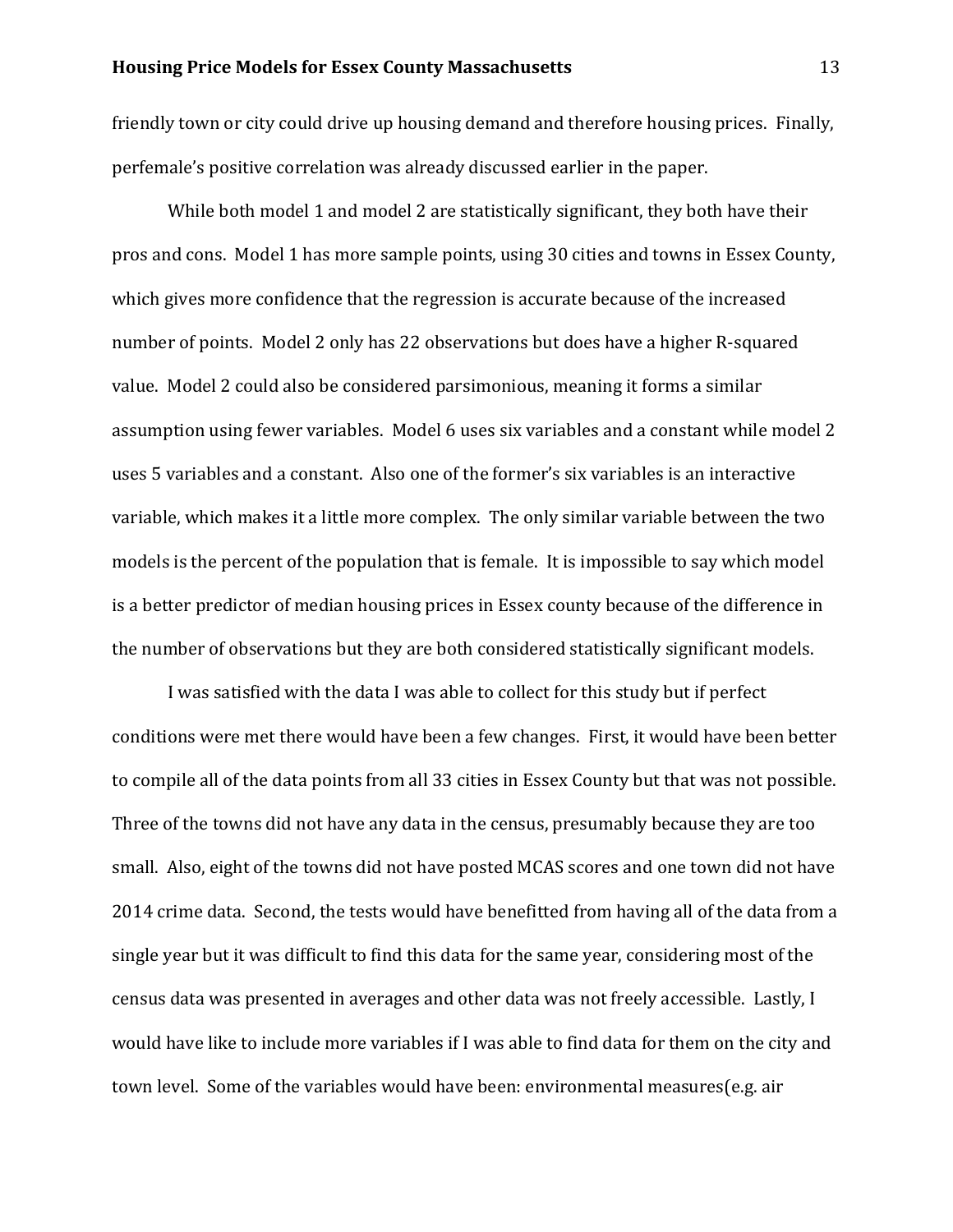quality, water quality), percent of the population that is married, and attributes of the houses(e.g. average number of bathrooms, pools per 1000 people). Overall the models did have statistically significant results but there is always more that can be done and limits to a hedonic model.

## **Conclusion**

Housing price indices can be useful for predicting housing price trends in both specific and large regions using the different types of models. These two models give information about the housing prices in Essex county and would be most useful for this area but other parts of the state or country could have similar variables that affect their housing prices. Knowing these variables can have an effect on prices if you hear news that one of these variables is increasing or decreasing you may be able to determine the change in the value of houses in your area. Models such as these can also influence government policies. If you see MCAS scores and the percent of the population over 65 have large positive effects on housing prices and property crimes per 1000 people has less of a negative effect than the government might apply more money toward the schools system or luxury housing for the 65 and older community and less toward policing. It is important to track shifts in housing prices because homes are a major market in society and are considered a part of peoples' assets.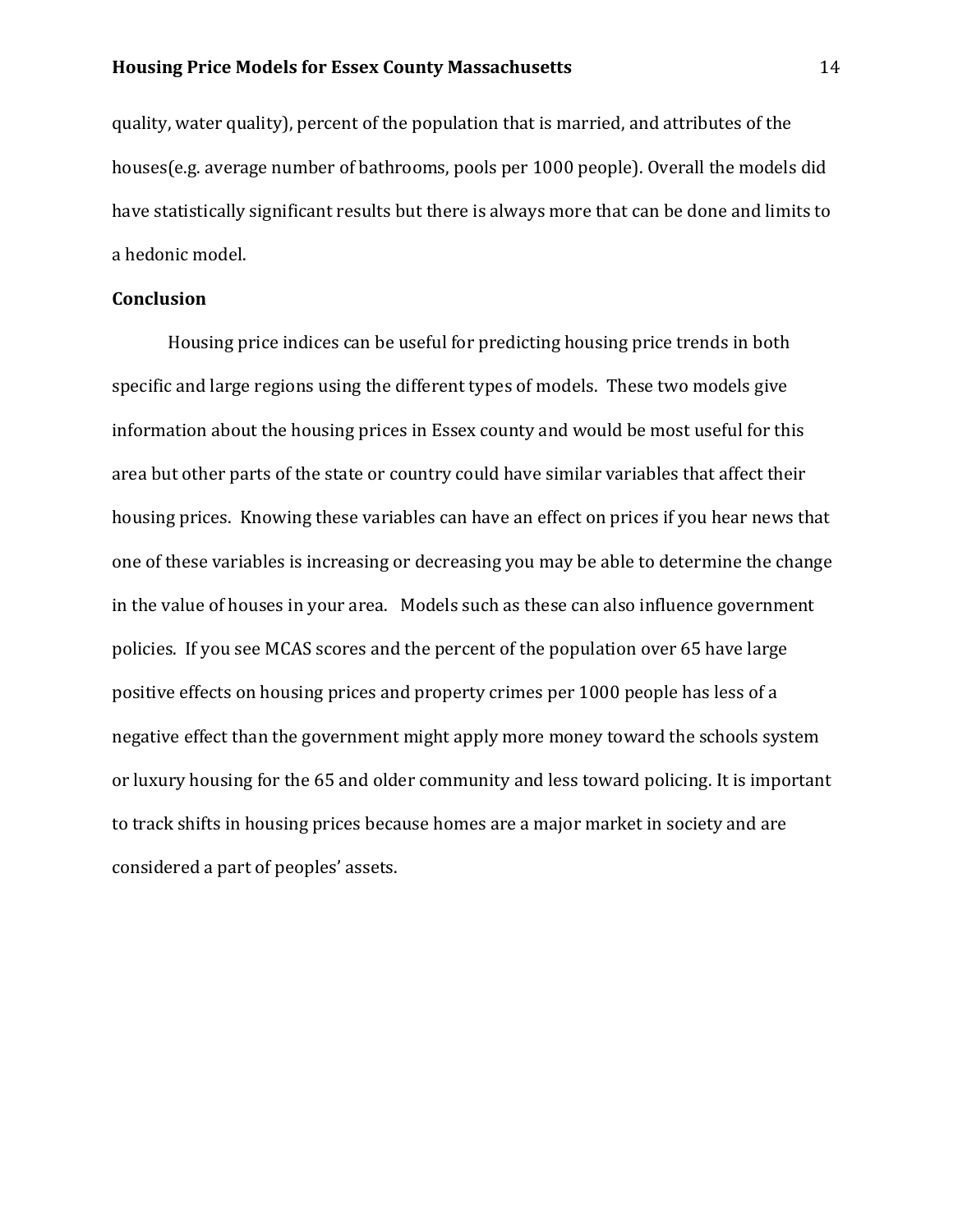# **Appendix**

# **Graph 1: Scatter Plot for Equation 1 (Sources: Census.gov/quickfacts)**

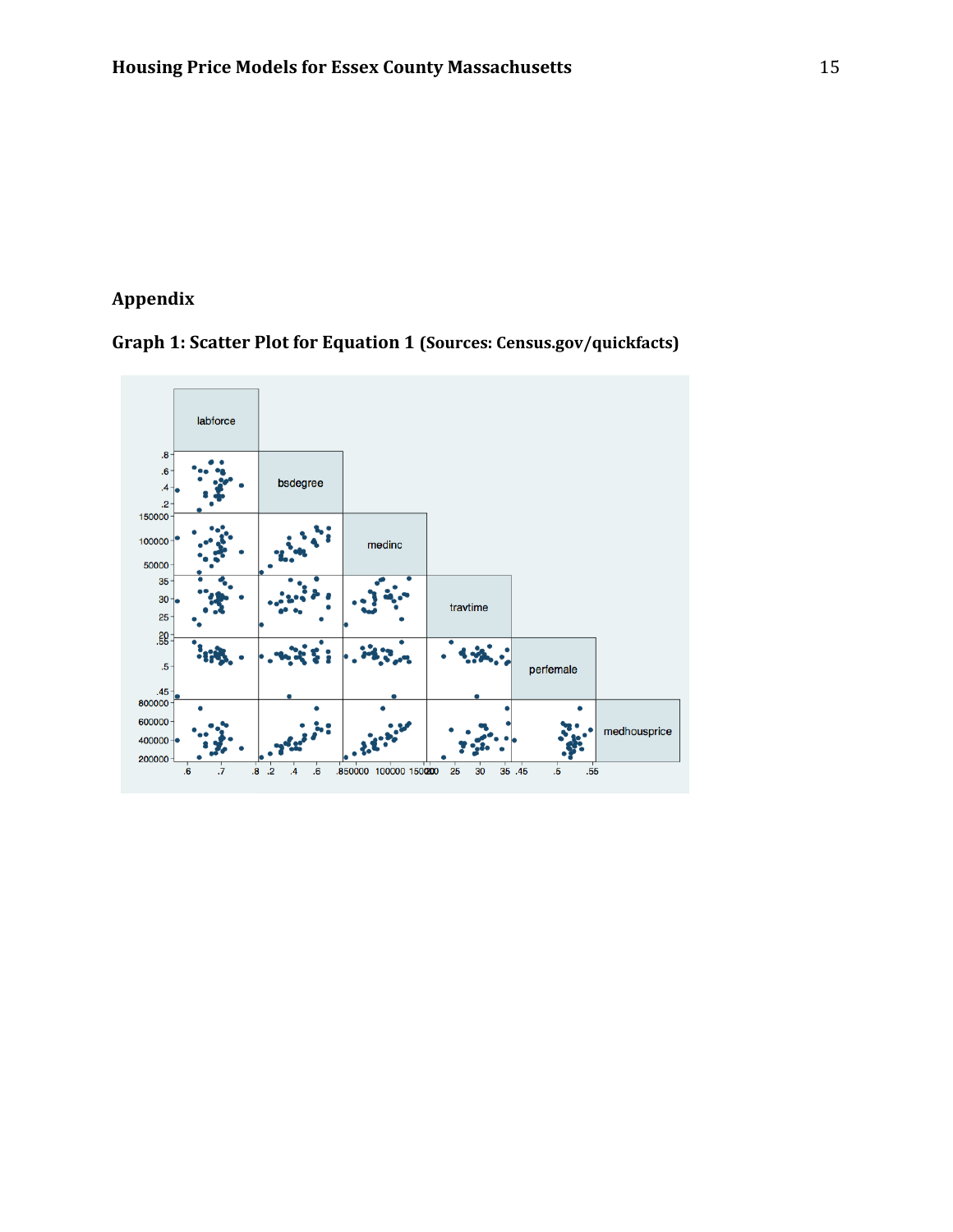# **Graph 2: Scatter Plots for Equation 2 (Sources: Census.gov/quickfacts,**

**Metrowestdailynews.com/article, and profiles.doe.mass.edu/state\_report/sat\_perf.aspx)**



# **Literature Review Sources**

Elborgh-Woytek, Katrin, Monique Newiak, Kalpana Kochhar, Stefania Fabrizio, Kangni Kpodar, Philippe Wingender, Benedict Clements, Gerd Schwartz. (09/2013) *Women, Work, and the Economy: Macroeconomic Gains from Gender Equity.* International Monetary Fund